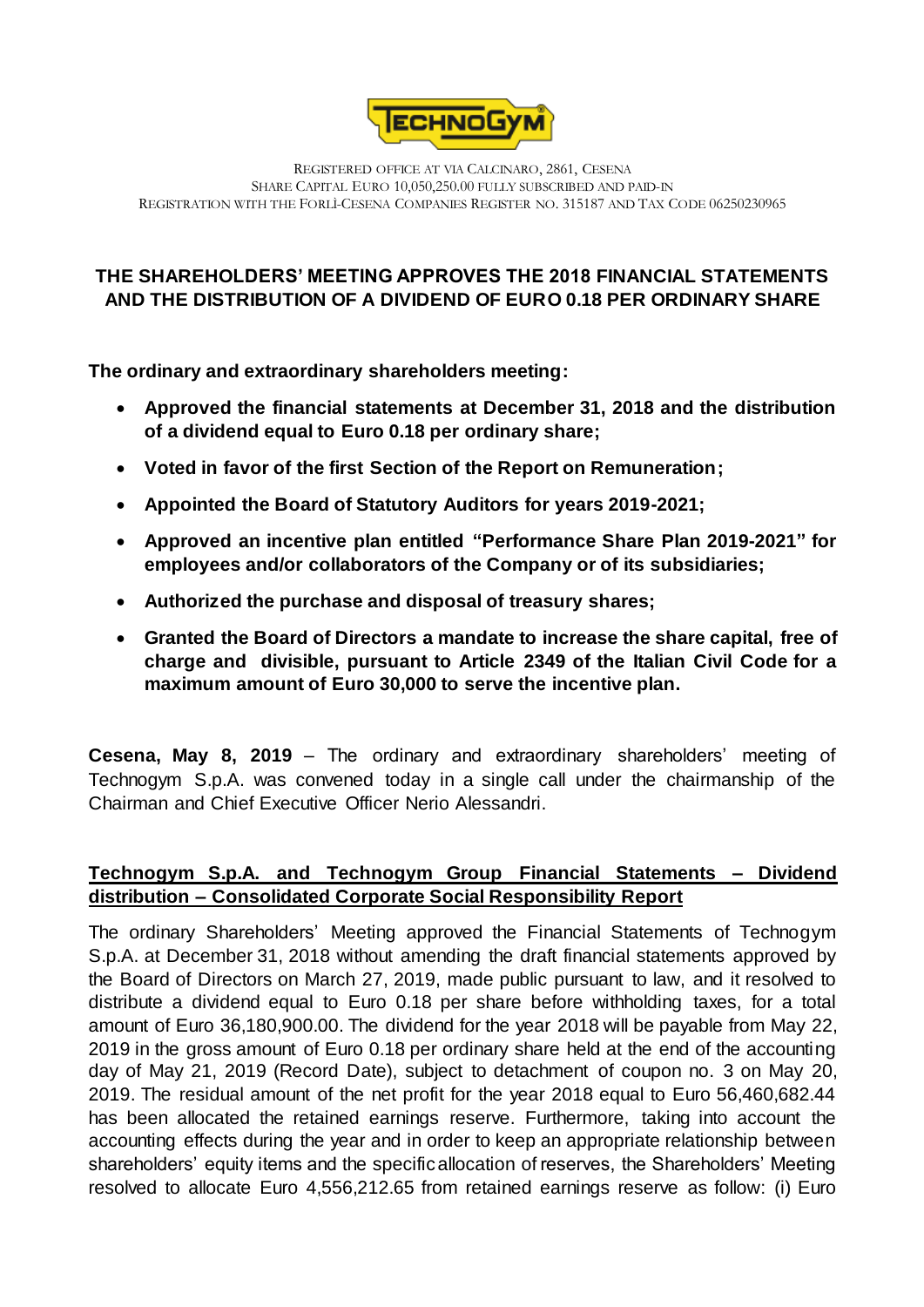3,619,056.28 to the extraordinary reserve; (ii) Euro 116,733.24 to the exchange rate reserve; (iii) Euro 820,423.13 to the other reserves.

Moreover, the Shareholders' Meeting resolved to allocate a portion of the reserve for the adoption of IAS equal to Euro 14,697.48 to retained earnings reserve.

During the Shareholders' Meeting the 2018 Consolidated Annual Report was also presented with Consolidated Revenues of Euro 634,137,976.90 (+8% compared to 2017) and a Consolidated Net Profit of Euro 93,030,331.89 (+52,6% compared to 2017).

The Shareholders' Meeting also discussed the Corporate Social Responsibility Report prepared according to Italian Legislative Decree n. 254/2016. The mentioned Report was prepared separately from the Annual Report.

#### **Report on remuneration**

The ordinary Shareholders' Meeting approved the first section of the Report on Remuneration drawn up by the Board of Directors pursuant to Articles 123-*ter* of Legislative Decree No. 58 of February 24, 1998 (the "TUF" (Consolidated Law on Finance)) and 84 *quater* of Consob Regulation No. 11971/1999 (the "Issuers' Regulation"), relating to the Company's remuneration policy for the members of its Board of Directors and its Managers with Strategic Responsibilities and to the procedures used to adopt and implement this policy.

#### **Appointment of the members of the Board of Statutory Auditors**

The ordinary Shareholders' Meeting appointed the Board of Statutory Auditors for the years 2019-2021 setting the relevant remuneration.

The Shareholders' Meeting appointed three standing and two alternate auditors, specifically the following candidates: Claudia Costanza (standing auditor), Ciro Piero Cornelli (standing auditor) and Laura Acquadro (alternate auditor) from the list proposed by Wellness Holding S.r.l., and Francesca Di Donato (standing auditor and chairman of the Board of Statutory Auditors) and Stefano Sarubbi (alternate auditor) from the list proposed by institutional investors.

The appointed auditors have declared to be independent and compliant with the other requirements according to applicable laws and regulations, including Self-regulatory code).

#### **Performance Share Plan 2019-2021**

The ordinary Shareholders' Meeting approved the adoption of a plan for the free allocation of rights to receive bonus ordinary shares of the Company subject to the achievement of certain performance targets entitled Performance Share Plan 2019-2021 in accordance with Article 114-*bis*(1), of the TUF. The aforesaid plan for the free allocation of rights to receive ordinary shares of the Company entitled Performance Share Plan 2019-2021 covers managers of the Technogym Group, to be named by the Board of Directors, on a proposal from the Chairman of the Board of Directors, after having consulted the Appointments and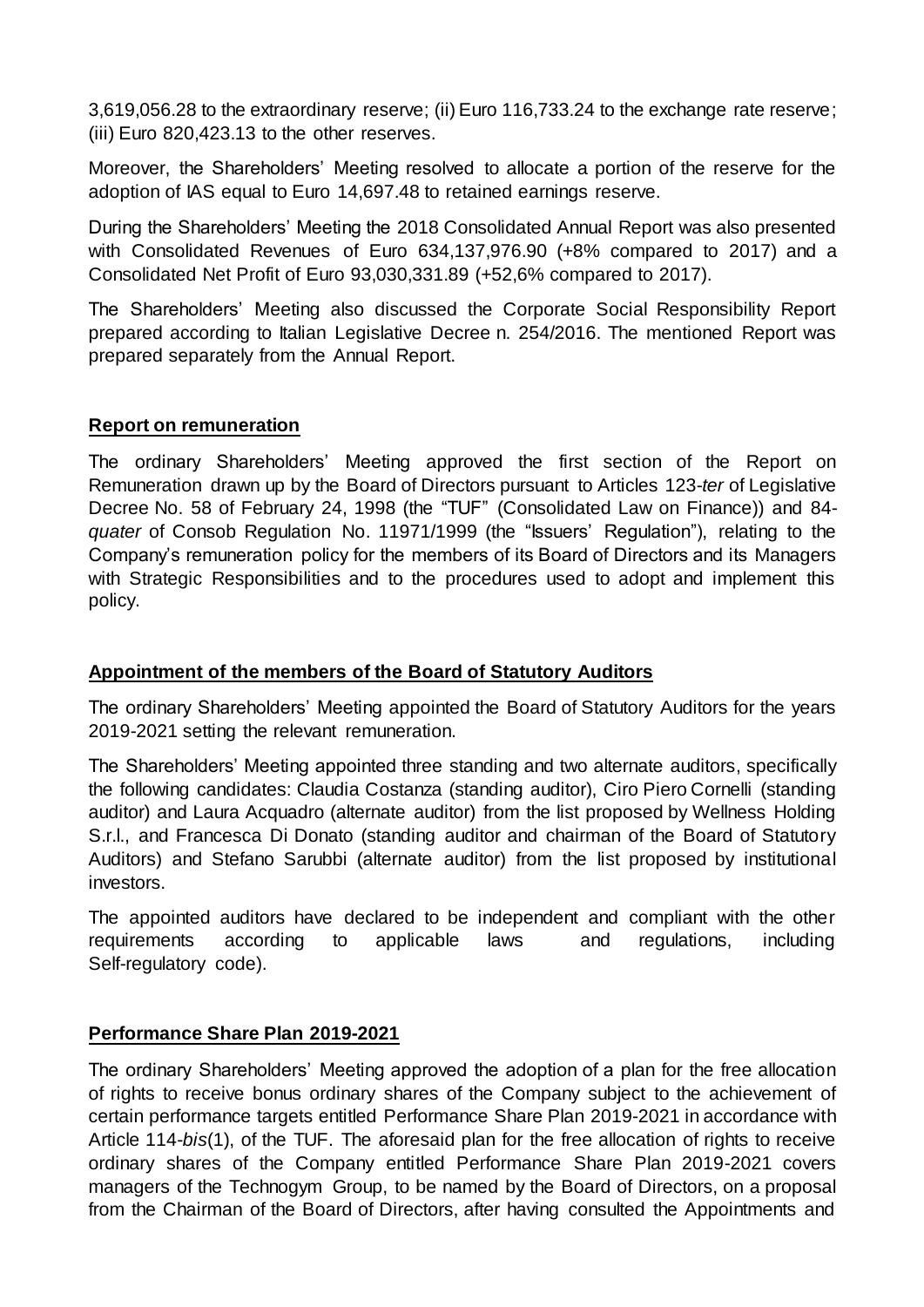Remuneration Committee, who are employees and/or associate workers of the Company or of subsidiaries who hold important managerial positions or are able to make a significant contribution to pursuit of the strategic objectives of the Company and/or the Group, including senior managers with strategic responsibilities. The characteristics of the plan are illustrated in the information document drawn up by the Company pursuant to Article 84-*bis* of the Issuers' Regulation, available to the public at the head office, on the Company's website at the address www.technogym.com in the "Investor Relation/Governance/Shareholders' Meeting" Section and by means of the other procedures and in accordance with the timeframes established by applicable regulations.

## **Authorization to purchase and dispose of treasury shares**

The ordinary Shareholders' Meeting authorized the Board of Directors, following the cancellation of the previous Shareholders' Meeting resolution adopted on May 8, 2018, to purchase Technogym ordinary shares with no nominal value in one or more times, to a freely determinable extent by the Board of Directors, up to a maximum number of treasury shares equal to 10,000,000 (ten million) with regard to treasury shares held both directly and those held by subsidiaries and, in any case, within the limits permitted by article 2357, paragraphs 1 and 3, of the Italian Civil Code, and after obtaining adequate financial coverage compatible with the future plans, investments and contractual obligations of the Company, establishing that:

- the shares may be purchased, in one or more tranches, within 18 months of the date of this resolution, through any of the procedures provided by the national and EU legislative and regulatory provisions in force form time to time, and, specifically at now by provisions of Articles 132 of Legislative Decree No. 58 of February 24, 1998 and 144-*bis*, paragraph 1, point a), b), d), d-bis) and d-ter) of the Issuers' Regulation
- under price conditions in compliance with the provisions of article 3, paragraph 2 of Delegated Regulation 2016/1052/EU, i.e. on today's date, no greater than the highest between the price of the latest independent transaction and the price of the highest current independent purchase offer in the trading venue where the purchase is carried out, or in compliance with the regulations in force from time to time. In any case, the purchases must not be performed at a price that diverges, either up or down, by more than 10% from the reference share price registered during the Stock Exchange trading day prior to each transaction;
- appropriate disclosure will be provided on the transactions to purchase treasury shares in accordance with applicable reporting obligations;

The reasons for requesting authorization to purchase and dispose of treasury shares are the following: (i) to perform treasury share transactions with a view to medium and long-term investment, including to establish lasting equity investments, or otherwise exploit investment opportunities, including through the purchase and resale of the shares, at any time, fully or in part, once or several times, and without time limits; (ii) to operate on the market, in compliance with current provisions pro tempore in force, directly or through intermediaries, to limit anomalous price changes and regulate trends in trading and prices, in the face of any distortions tied to excess volatility or to poor trading liquidity; (iii) to establish a portfolio of treasury shares that can be disposed of at any time, fully or in part, once or several times, and without time limits, provided the transactions are in line with the Company's strategies, within the context of capital transactions or other extraordinary transactions, including, by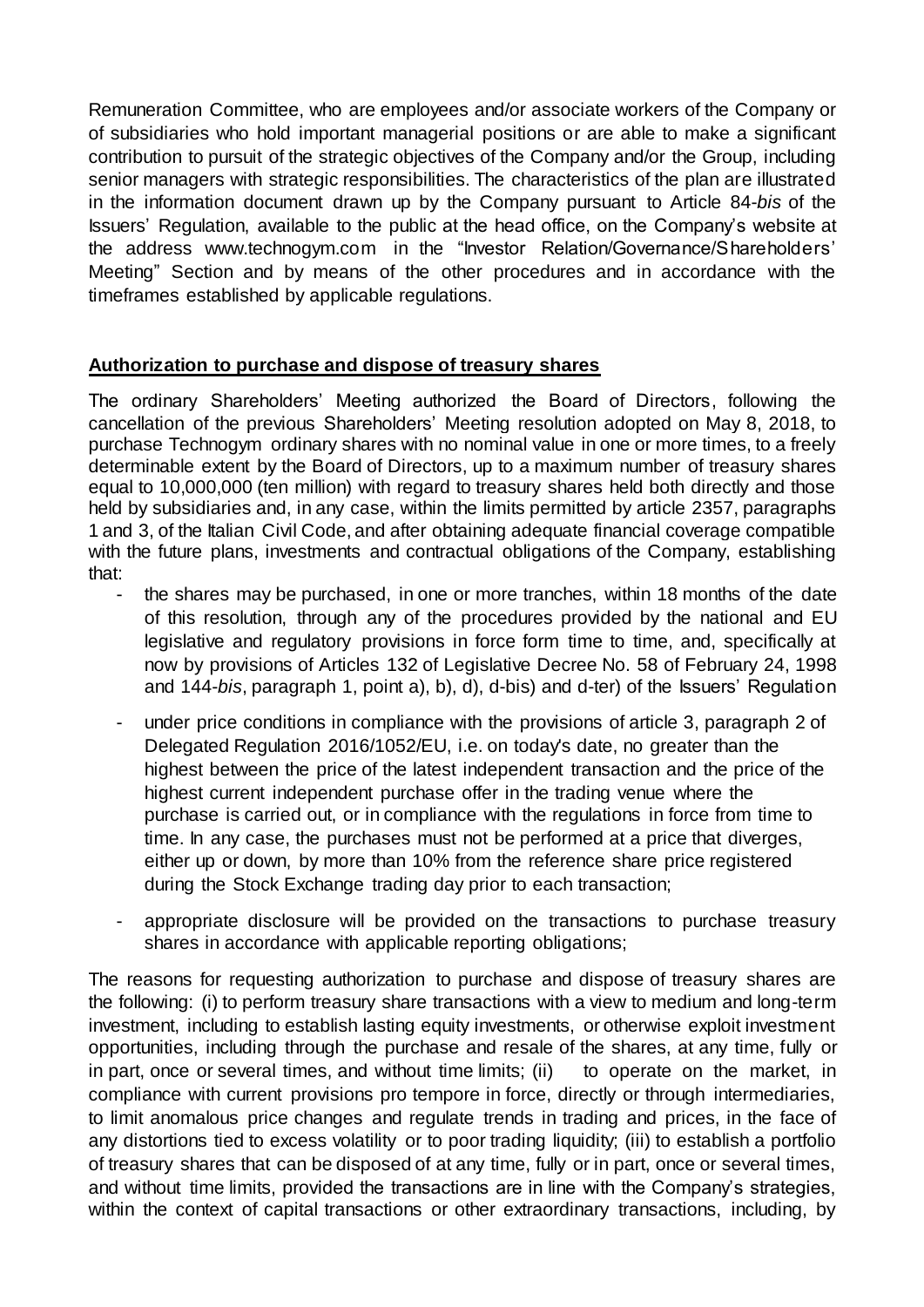way of example, acquisitions, mergers and similar, or loan transactions or incentive arrangements or other transactions, in relation to which it is necessary or appropriate to allocate, exchange, transfer or perform another form of disposal of treasury shares as well as in order to fulfil obligations deriving from stock option or stock grant plans or incentive arrangements, for free or for payment, to corporate officers, employees or contractors of Technogym or group companies; (iv) to initiate buy-back programs for the purposes set out in article 5 of Regulation (EU) 596/2014 (Market Abuse Regulation or MAR) - i.e. to reduce share capital, to meet obligations arising from debt financial instruments that are exchangeable into equity instruments or to meet obligations arising from share option programs, or other allocations of shares to employees or to members of the administrative, management or supervisory bodies of the Company or of its associate companies or any other purpose covered by the current version of this regulation pro tempore in force - and/or for the purposes covered by accepted market practices pursuant to article 13 of the MAR, under the terms and in the ways that may be approved by the Board of Directors.

The Shareholders' Meeting also authorized the transfer or other form of disposal and/or use, once or several times and at any time, without time limits, of all or part of the treasury shares purchased, notwithstanding that these transactions: (i) if performed in cash, must be carried out at a price per share to be established based on the criteria set out in the applicable legislation and/or the accepted market practices in force from time to time, i.e. which in any case cannot diverge, neither up nor down, by more than 10% from the reference share price registered during the Stock Exchange trading day prior to each transaction; (ii) if performed within the context of extraordinary transactions, they must be carried out according to the price limits and terms and conditions to be established by the Board of Directors; (iii) if performed within the context of share incentive plans, they must be allocated to the recipients of the plans in force from time to time, in the ways and according to the terms specified by the plan regulations.

## **Mandate to increase the share capital to service the Performance Share Plan 2019- 2021 pursuant to Article 2349 of the Italian Civil Code**

Lastly, the extraordinary Shareholders' Meeting resolved to assign to the Board of Directors, pursuant to Article 2443 of the Italian Civil Code, for a period of five years from the date of the resolution, the power to increase the share capital free of charge and divisible in one or more tranches according to article 2349 of the Italian Civil Code to serve the plan named "Performance Share Plan 2019-2021" for a maximum amount of Euro 30,000 (thirty thousand/00) with the issue of a maximum number of 600,000 (six hundred thousand/00) new ordinary shares without indication of the nominal value, with the same characteristics as the outstanding shares and regular dividend rights, at an issue value equal to the accounting par value of the Technogym shares at the date of execution of the mandate through the assignment of a corresponding amount of profits and/or profit reserves as reported in the last financial statements approved at the time pursuant to Article 2349 of the Italian Civil Code. The new issue shares will be assigned to employees of the Company or of its subsidiaries who are beneficiaries of the Performance Share Plan 2019-2021, under the terms, conditions and in accordance with the procedures established by the Plan.

As a consequence of the aforesaid resolution, the ordinary Shareholders' Meeting also approved the addition to be made to Article 6 of the current Articles of Association by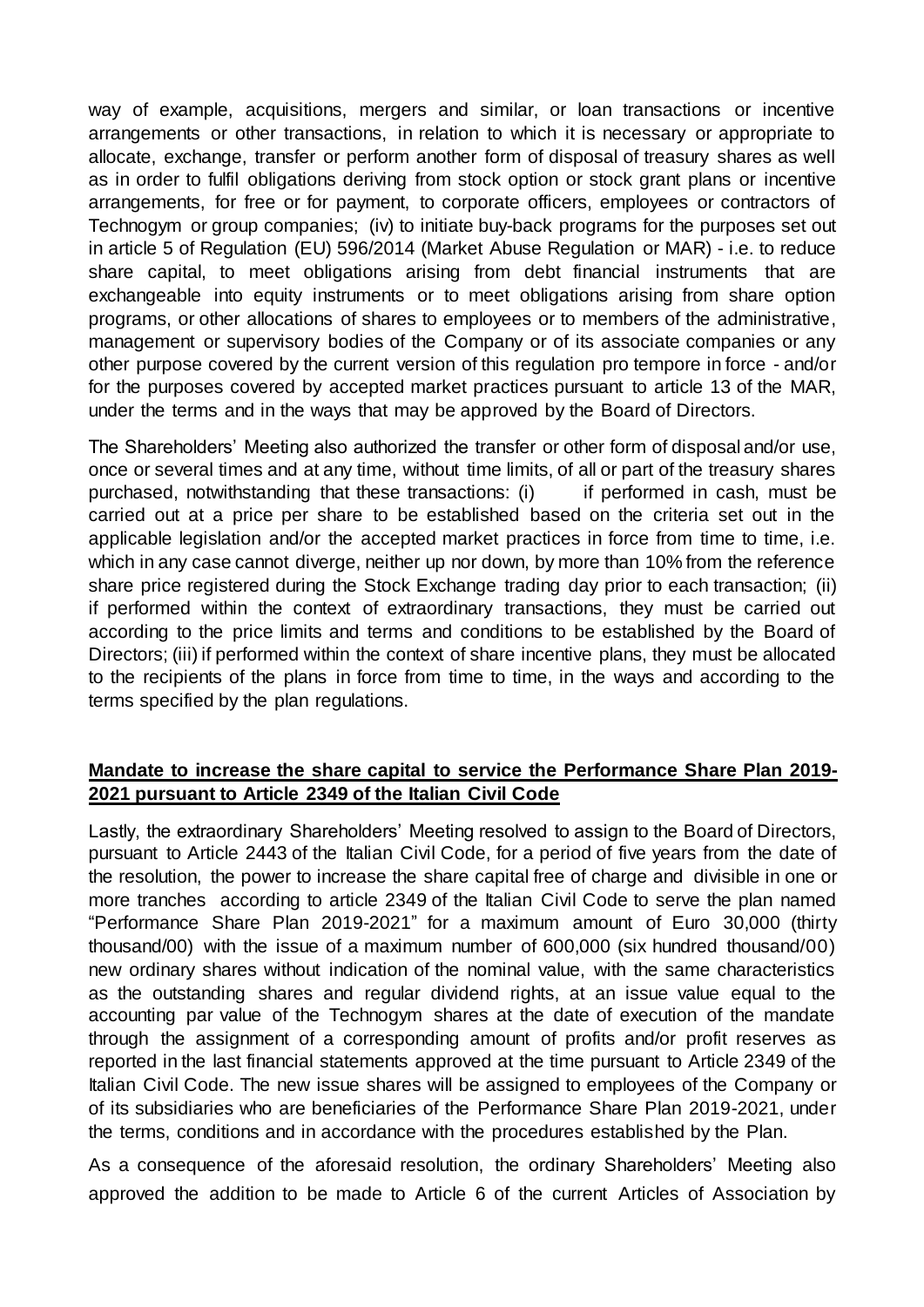inserting a clause relating to the shareholders' meeting resolution to assign to the Board of Directors, pursuant to Article 2443 of the Italian Civil Code, the power to increase on a free of charge basis the share capital through a scrip issue pursuant to Article 2349 of the Italian Civil Code to serve the Performance Share Plan 2019-2021.

### **Other information**

The minutes of the ordinary and extraordinary Shareholders' Meeting held on May 8, 2019 will be made available to the public at the registered office and published on the Company's website www.technogym.com in the "Investor Relations/Governance/Shareholders' Meeting" Section and on the authorized "eMarket STORAGE" mechanism available at the address www.emarketstorage.com within the timeframes established by applicable regulations.

The summary record of the votes will be made available on the Company's website pursuant to Article 125-*quater* of the TUF within five days of the date of the Shareholders' Meeting.

**\*\*\***

*The Financial Reporting Manager, Andrea Alghisi, declares pursuant to Article 154-*bis *of the Consolidated Law on Finance that the accounting information contained in this statement corresponds to the documented results and to the accounting books and records.*

## **Media Relations Contacts**

Technogym Investor Relator – Carlo Capelli, Enrico Filippi [investor\\_relations@technogym.com](mailto:investor_relations@technogym.com) - +39 0547 650111

Technogym Press Office - Enrico Manaresi [emanaresi@technogym.com](mailto:emanaresi@technogym.com) - +39 0547 650111